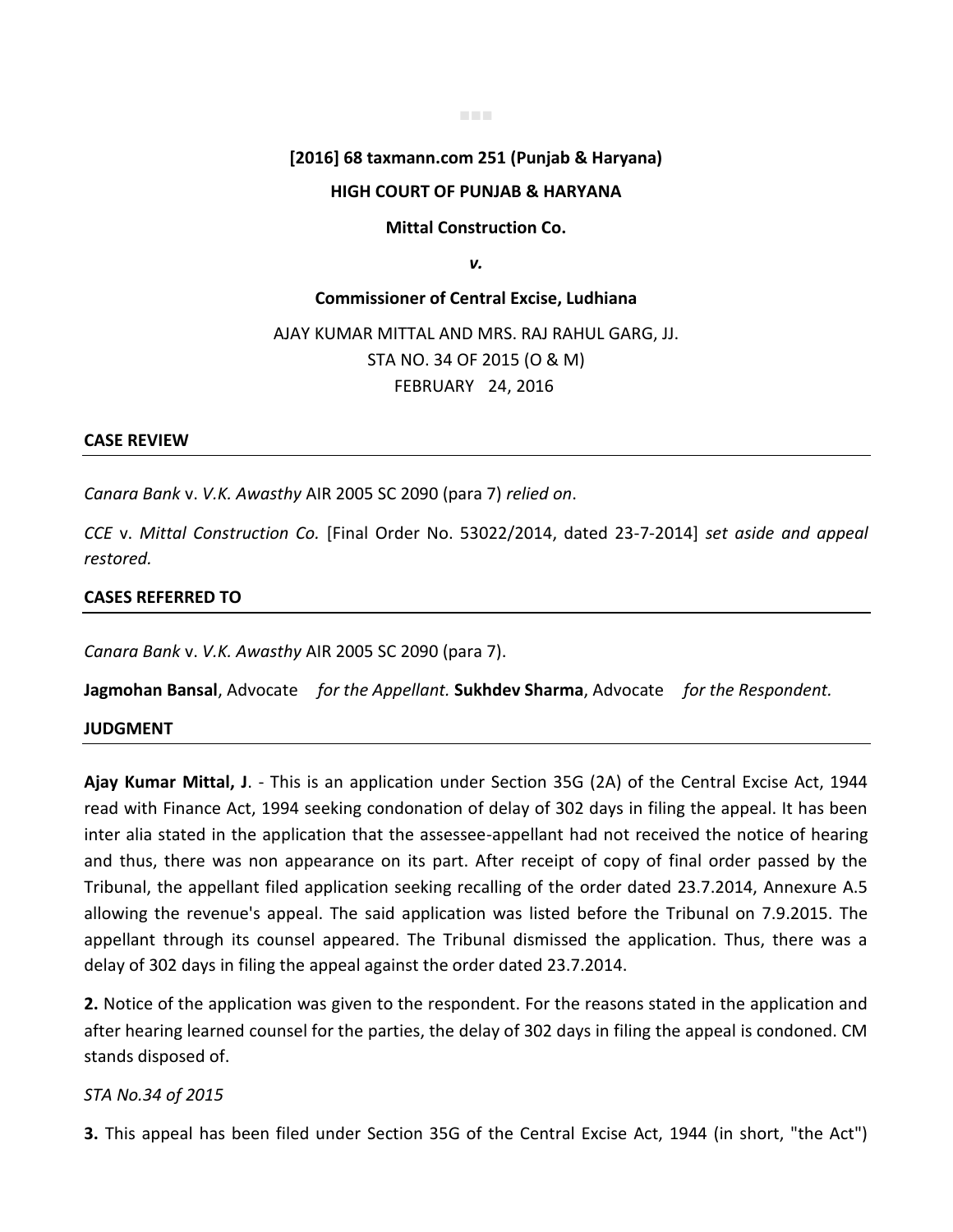read with Section 83 of the Finance Act, 1994 seeking quashing of the orders dated 23.7.2014 and 7.9.2015, Annexures P.5 and P.7 respectively passed in appeal No.ST/41/2009-CU(DB) whereby the Customs, Excise and Service Tax Appellate Tribunal (in short, "the Tribunal") allowed the appeal of the respondent ex parte and dismissed the application seeking recalling of the ex parte order.

**4.** A few facts relevant for the decision of the controversy involved as narrated in the appeal may be noticed. The appellant- assessee is engaged in providing various services including site formation and clearance services. The assessee got itself registered with the department w.e.f 7.2.2006 for providing services of site formation. During the course of audit, the respondent observed that the appellant had provided services of protection, pipe laying using trenching/trenchless, reinstatement of trench, OFC cable blowing including other associated works to its clients namely M/s BSNL, Tata Tele Services, HFCL Infotel and HFCL Int. Division valuing Rs. 4,43,20,475/- during the year 2005-06. The respondent formed an opinion that the appellant was liable to pay tax amounting to Rs. 45,20,689/- whereas the appellant had paid tax amounting to Rs. 10,35,360/- only. Accordingly, a show cause notice dated 4.12.2007, Annexure A.1, was issued to the appellant to show cause as to why a sum of Rs. 34,85,329/ should not be demanded and recovered invoking the extended period of limitation. The appellant filed reply to the show cause notice inter alia pleading that it had carried out substantial part of work prior to levy of service tax and thus, there was no question of levy of tax on services rendered prior to date of levy of tax. The adjudicating authority did not accept the submissions of the appellant and confirmed the demand of service tax amounting to Rs. 34,85,329/- alongwith interest and imposed penalty under sections 76 and 78 of the Act vide order dated 5.3.2008, Annexure A.2. Aggrieved by the order, the appellant filed appeal before the Commissioner (Appeals). The appellant submitted copies of all the agreements executed with different parties. It was clarified by the appellant that out of total amount received i.e. Rs. 4,43,20,475/-, a sum of Rs. 1,58,15,689/- related to the work executed prior to 16.6.2005. There was no question of levy of service tax on the said amount. According to the appellant, service tax was payable on the amount actually received. It was further submitted that the appellant had not carried out the work of horizontal drilling for the passage of cables or drain pipes. Thus, the case of the appellant was covered by clarification dated 27.7.2005 issued by the Board. The appeal of the appellant came up for hearing before the Commissioner (Appeals) on 3.9.2008. Learned counsel for the appellant appeared and made submissions. The Commissioner (Appeals) vide order dated 3.9.2008, Annexure A.3, allowed the appeal holding that service tax was not payable on services rendered prior to 16.6.2005 relying upon the Board's circular dated 27.7.2005 and after examining the contracts as well as certificates issued by various service recipients. It was concluded that the activities of the appellant did not fall within the purview of site formation and clearance, excavation and earthmoving or levelling. The department filed an appeal before the Tribunal against the order dated 30.9.2008, Annexure A.3 passed by the Commissioner (Appeals) on the ground that the services of the appellant did fall under clause (iii) of Section 65(97a) of the Act. The appeal was filed in the year 2009. Due to huge pendency before the Tribunal, the appeal came up for hearing before the Tribunal on 23.7.2014. The appellant or its counsel due to non receipt of notice of hearing could not appear. No fresh notice was issued to the appellant. The Tribunal after hearing the representative of the department allowed the appeal vide order dated 23.7.2014, Annexure A.5. It was held that the activity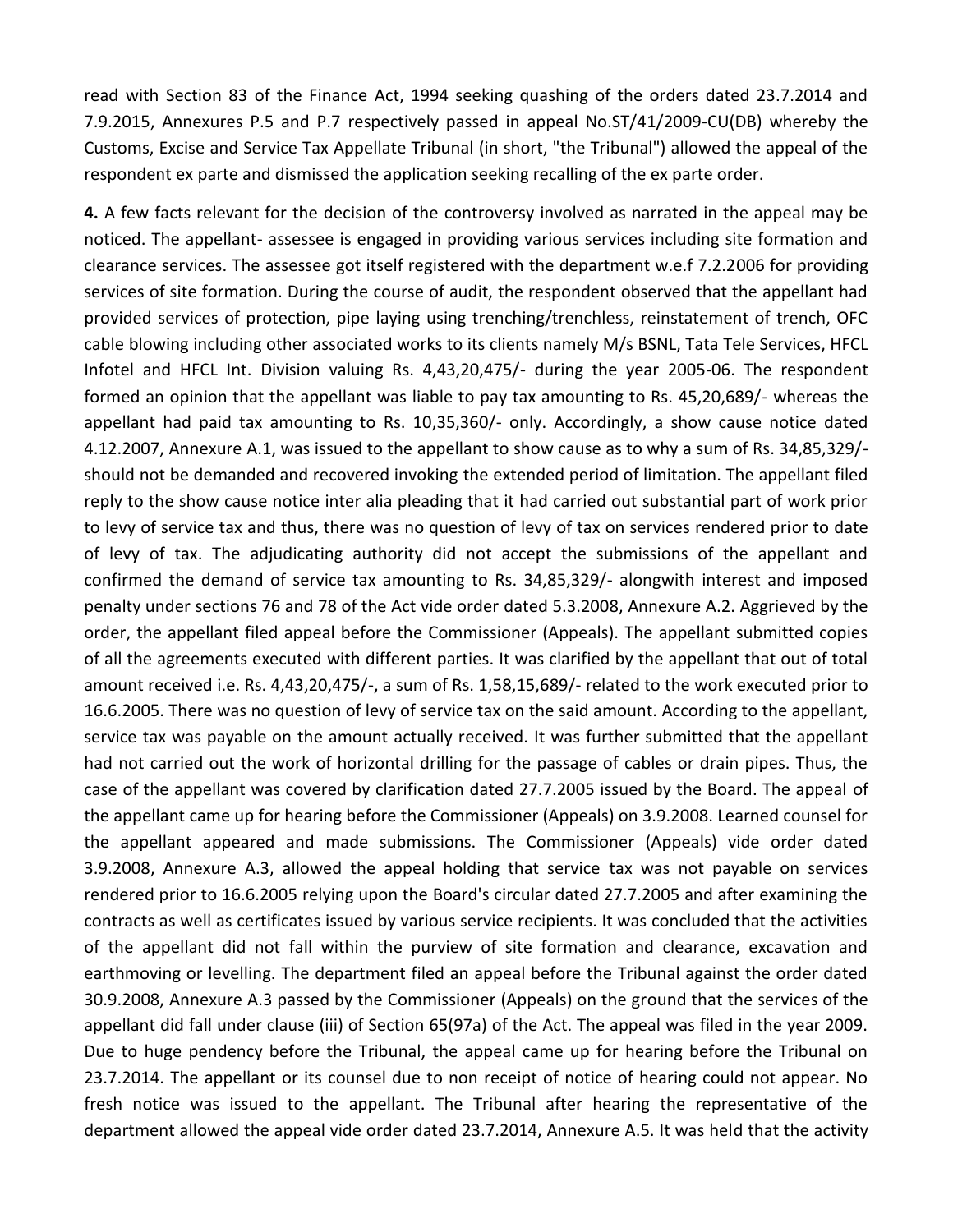of the appellant was covered under clause (iii) of Section 65(97a) of the Act and the appellant was liable to pay tax. On receipt of copy of the order passed by the Tribunal, the appellant filed an application seeking recalling of the order dated 23.7.2014 and restoration of the appeal. The appellant submitted that it had not received notice of hearing and had engaged Shri Kamal Jeet Singh, Advocate as its counsel who in the absence of receipt of hearing notice failed to appear before the Tribunal. The said application came up for hearing before the Tribunal on 7.9.2015 though it was filed in October 2014. The Tribunal vide order dated 7.9.2015, Annexure A.7 dismissed the application on the ground that notice was dispatched on the address furnished in the memo of appeal which was a correct address. Hence the instant appeal by the appellant-assessee.

**5.** We have heard learned counsel for the parties.

**6.** Admittedly, the appeal against the order dated 30.9.2008 passed by the Commissioner (Appeals) was filed by the revenue before the Tribunal on 15.1.2009. Due to pendency before the Tribunal, it came up for hearing on 23.7.2014. No fresh notice of the date of hearing was received by the appellant. Thus, there was non appearance on the part of the appellant. The Tribunal after hearing the representative of the department allowed the appeal ex parte vide order dated 23.7.2014, Annexure A.5. Even the recalling application was filed in October 2014 by the appellant whereas the same came up for hearing before the Tribunal on 7.9.2015. Therefore, sufficient opportunity to represent its case was not afforded to the appellant before passing the impugned orders. Thus, there was violation of the principles of natural justice.

**7.** The Hon'ble Apex Court in *Canara Bank* v. *V.K. Awasthy* AIR 2005 SC 2090 while dealing with the doctrine of principles of natural justice had noticed as under:—

'8. Natural justice is another name for commonsense justice. Rules of natural justice are not codified canons. But they are principles ingrained into the conscience of man. Natural justice is the administration of justice in a commonsense liberal way. Justice is based substantially on natural ideals and human values. The administration of justice is to be freed from the narrow and restricted considerations which are usually associated with a formulated law involving linguistic technicalities and grammatical niceties. It is the substance of justice which has to determine its form.

9. The expressions "natural justice'' and "legal justice'' do not present a water-tight classification. It is the substance of justice which is to be secured by both, and whenever legal justice fails to achieve this solemn purpose, natural justice is called in aid of legal justice. Natural justice relieves legal justice from unnecessary technicality, grammatical pedantry or logical prevarication. It supplies the omissions of a formulated law. As Lord Buckmaster said, no form or procedure should ever be permitted to exclude the presentation of a litigants' defence.

10. The adherence to principles of natural justice as recognized by all civilized States is of supreme importance when a quasi- judicial body embarks on determining disputes between the parties, or any administrative action involving civil consequences is in issue. These principles are well settled.